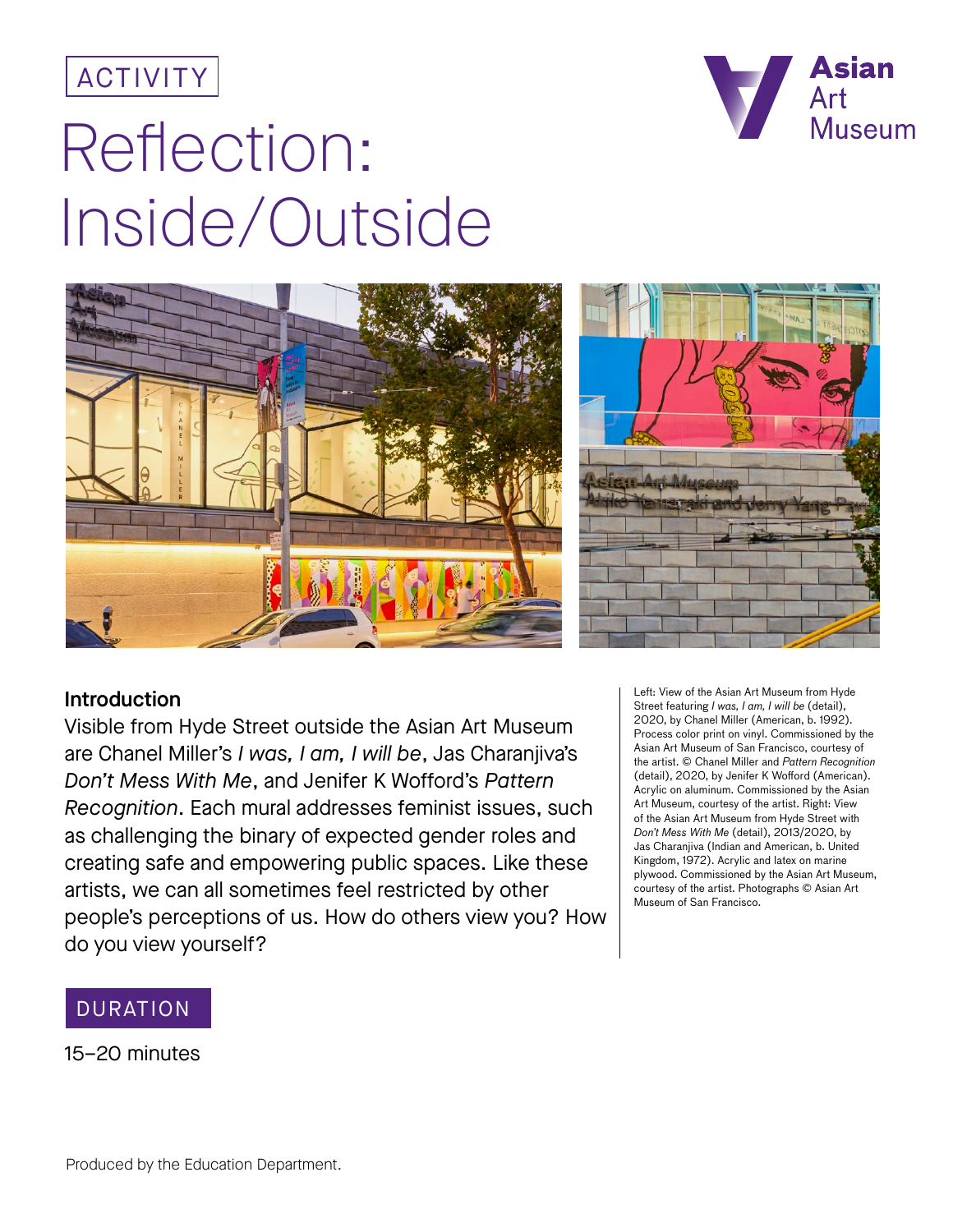### **MATERIALS**



Reflection: Inside/Outside worksheet or piece of paper Pencil, color markers, or crayons Printer (optional)

## PROCEDURE

- 1) Print out the Reflection: Inside/Outside worksheet, or draw a large box on a piece of paper.
- $2)$  In the space outside the box, use words, drawings, or emojis to illustrate how you believe others view you. (5 minutes.)
- 3) Inside the box, use words, drawings, or emojis to illustrate how you see yourself. (5 minutes.)
- $4)$  Reflect:
	- a. How does it feel to look at the outside of your box in comparison to the inside of the box?
	- b. What would you change about or add to the outside of your box, if anything?
	- c. What would you change about or add to the inside of your box, if anything?